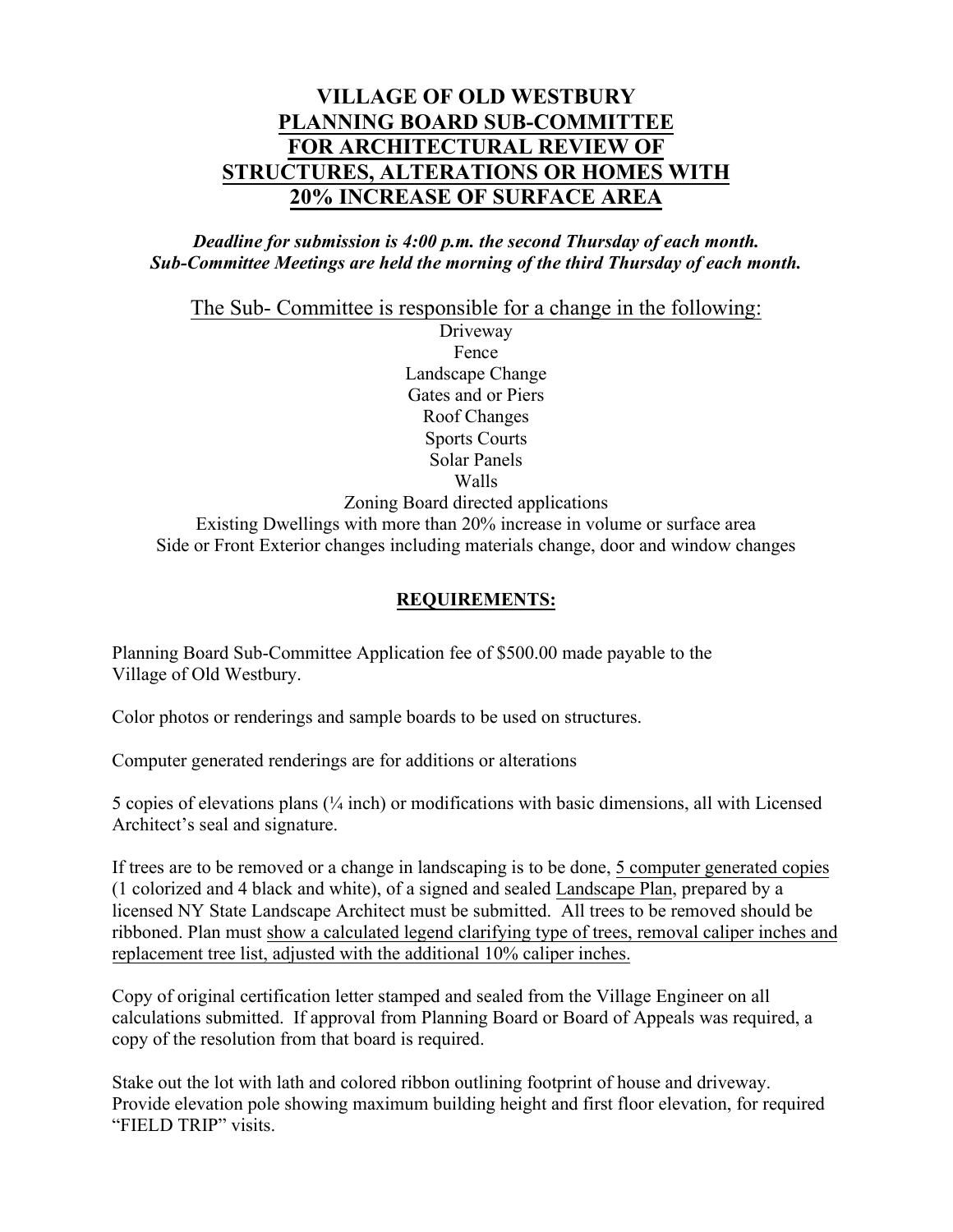# **PLANNING BOARD REVIEW SUB-COMMITTEE APPLICATION**

| Owner's Name:                       |
|-------------------------------------|
|                                     |
| Owner's Contact Info:               |
|                                     |
|                                     |
|                                     |
|                                     |
|                                     |
|                                     |
|                                     |
| Photos of Rendering or modification |
| Plans submitted                     |
| Sample sheet attached and signed    |

Have you been referred to by another Board? Which Board? NonePlease attach copy of resolution from Board Meeting.